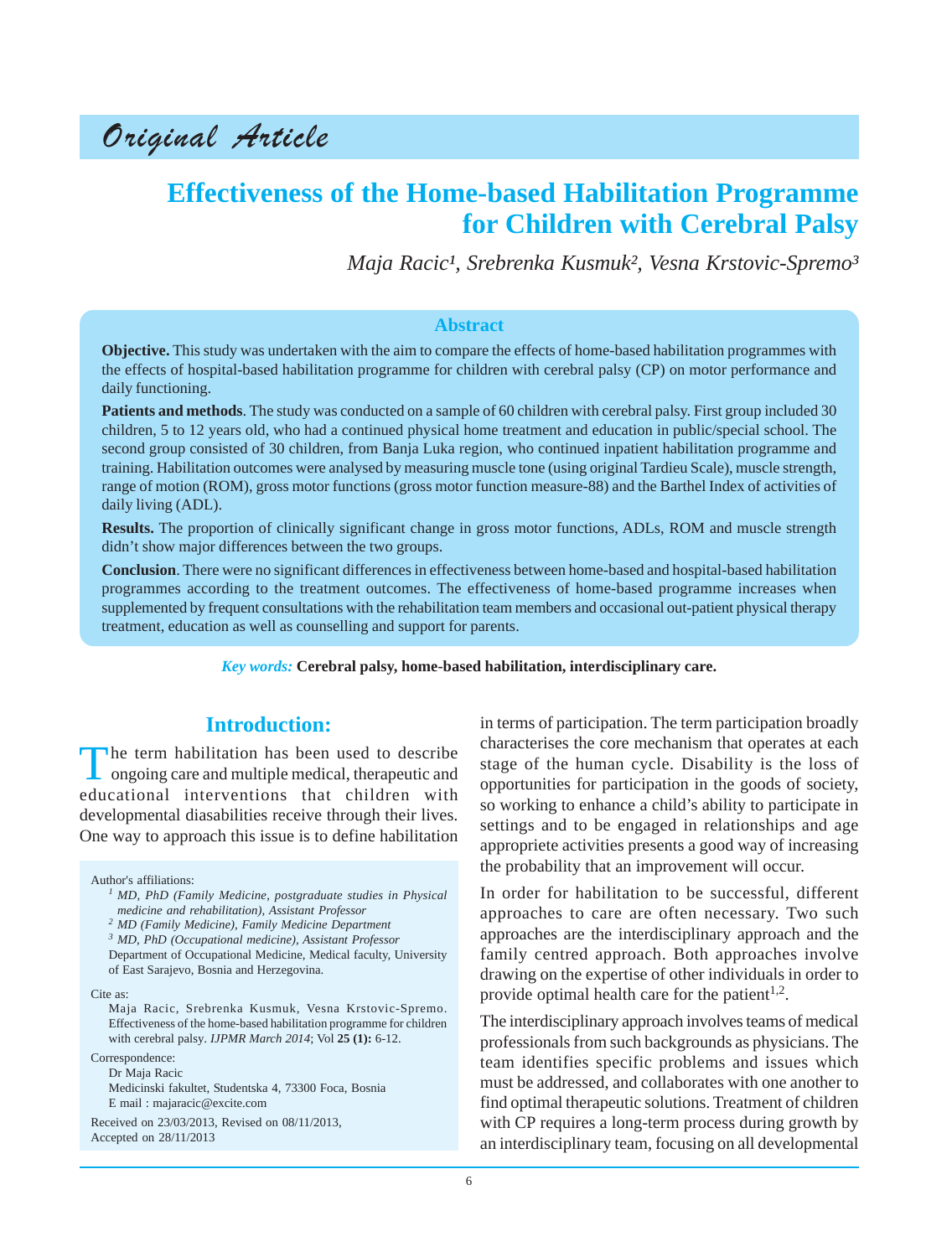aspects of the child and planning interventions in relation to the most urgent needs of the child and the family. The long-term goal is the optimal functioning in adulthood<sup>3</sup>.

The family centred approach involves drawing on the life expertise of family members and other care-givers who are involved in the patient's life. Realising that these individuals are the ones most intimately familiar with the patient's overall health, it would be remiss to not involve them in the overall treatment programme<sup> $4,5$ </sup>.

Some habilitation programmes in Bosnia and Herzegovina have even included families as faculty members in educating medical professionals on the care and treatment of individuals with disabilities. Such persons not only have a great deal of knowledge regarding the patient, but often have unique and different perspectives on what may work best in terms of treatment. In this stage, families determine the interventions that are appropriate based on their knowledge of their child and their own circumstances.

Very often, interdisciplinary care is institution-based, so the children with CP needing some therapeutic intervention have to be hospitalised in order to obtain it, what means that they will be placed away from their families and absent from their schools and communities for extended period of time. The underlying assumption in these instances is that therapeutic procedures will generally prevent future limitation, enhance better quality of life and improve function or future participation in the society. But, for many children these short or longterm hospitalisations accumulate until they represent a pattern of lost opportunities<sup>6</sup>.

In order to overcome this problem, different home-based habitation programmes, aiming to support and assist with the acquisition, retention, or improvement in skills for living successfully in the community through ongoing daily home programmes, have been introduced.

This study was undertaken with the aim to compare the effects of home-based habilitation programmes with the effects of hospital-based habilitation programme for children with CP on reducing the impairment and improving the function.

# **Materials and Methods:**

This prospective study included sixty children with cerebral palsy divided into two groups. The first group consisted of 30 children, from Sarajevo region, who were included in the home-based habilitation programme after initial institutional treatment.

Before the hospital discharge, the members of interdisciplinary team have educated parents to address education and therapeutic needs of their child, through the individually tailored, daily home-based programme of physical, task-oriented and speech improvement exercises.

During the first six weeks, the home-based habilitation programme included daily visits by physiotherapists to a child and family at home, helping family members to adopt and to comply with the programme activities.

During the next three years, the parents themselves continued to provide the treatment programme for their children, which consisted of physical therapy based on Bobath concept, occupational therapy focusing on everyday tasks and emotional resources and speech therapy. Beside three patients with spastic CP who were receiving botulinum toxin injections annually, none of other children used any kind of medications. The treatment programme was followed by the GPs and community-based nurses.

Every six months, children were referred to communitybased rehabilitation centres or local hospitals for follow up, additional physical treatments, occupational and speech therapy and orthopaedic consultation or treatment, respectively. The children attended school for the children with special needs.

This programme was conducted in the period from 2008 to 2011.

The second group consisted of 30 children, from Banja Luka region, who continued inpatient habilitation programme and training in institution for physical medicine and rehabilitation, including the daily individual work with a physical therapist, occupational therapists, special educators, psychologists, speech therapists and orthopaedists.

Matching of the children in the two groups was performed with predefined inclusion and exclusion criteria. Inclusion criteria were children with a diagnosis of CP, aged 5-12 years. Exclusion criteria were severe mental retardation defined (IQ<020) according to International Classification of Diseases<sup>7</sup>, severe visual impairment and severe hearing impairment.

Habilitation outcomes were analysed by measuring muscle tone (using original Tardieu Scale)<sup>8,9</sup>, muscle strength, range of motion (ROM), gross motor functions (gross motor function measure-88) $10$  and the Barthel Index of activities of daily living  $(ADL)^{11}$ . Intellectual functions were assessed using the standardised set of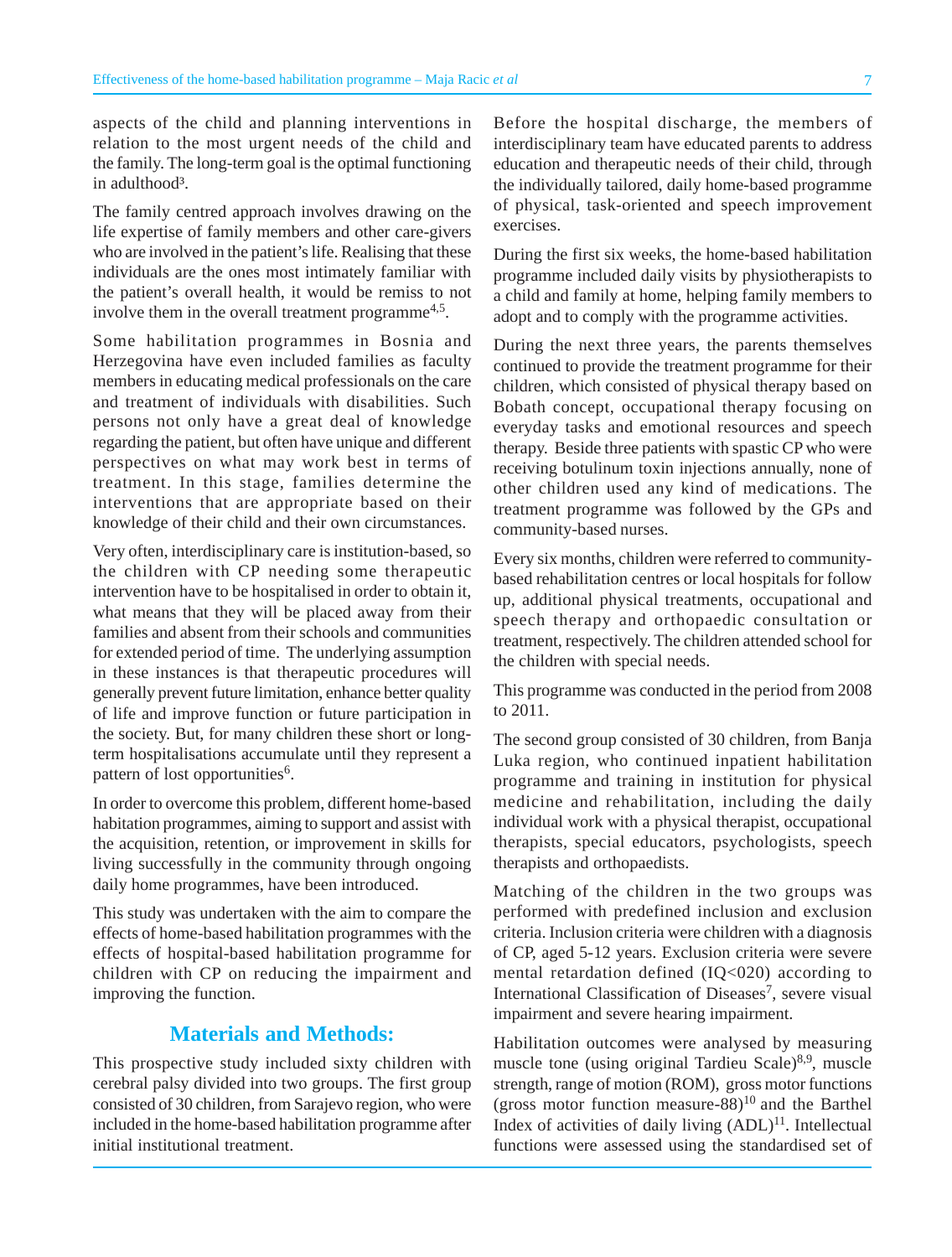tests. Clinical assessments and examinations were done at the beginning of habilitation programmes and three years later.

Data obtained from the clinical examination was recorded and interpreted.

Chi-square test was done to see proportion of change. All analyses were performed using the SPSS statistical software package.

### **Results:**

Male:female ratio 39 : 21.

Majority of the children had spastic type of CP (88%). Mental retardation was found in 27 children (45%) (Table 1).

The proportion of change on GMFM-88 total score and dimension A-E after the period of three years did not show any statistically significant difference between two groups (Table 2).

There were no statistically significiant differences between the children with normal intelligence and different degree of mental retardation when it came to GMFM-88 total score  $(p>0.5)$ .

The parent who took the role of care-giver in home-based habilitation programme was the mother in all 30 children involved with the programme. Four mothers (13%) had basic or primary school education (8 grades), 17 (57%) high school education and 9 (30%) held a university degree.

The most significant improvement was found in the children whose mothers had university education (Fig 1).

Mucle tone of both legs and left arm was significantly

| Table 1: Distribution of Children according to the Type of Cerebral Palsy and Degree of Mental Retardation |  |  |  |  |
|------------------------------------------------------------------------------------------------------------|--|--|--|--|
|------------------------------------------------------------------------------------------------------------|--|--|--|--|

| Type of cerebral palsy | Home-based habilitation programme |                              |                                  | Hospital-based habilitation programme |                            |                                  |
|------------------------|-----------------------------------|------------------------------|----------------------------------|---------------------------------------|----------------------------|----------------------------------|
|                        | Normal<br>intelligence<br>$N(\%)$ | Mild<br><b>MR</b><br>$N(\%)$ | Moderate<br><b>MR</b><br>$N(\%)$ | Normal<br>intelligence<br>N(% )       | Mild<br><b>MR</b><br>N(% ) | Moderate<br><b>MR</b><br>$N(\%)$ |
| Spastic                | 14(47%)                           | 8(27%)                       | $4(14\%)$                        | 12 (40%)                              | $12(40\%)$                 | $3(10\%)$                        |
| Ataxic                 | 1(3%)                             | 0                            | 1(3%)                            | $\left( \right)$                      | 2(7%)                      | $\Omega$                         |
| Athetoid               | 1(3%)                             | $\Omega$                     | 0                                | $\theta$                              | $\Omega$                   | 1(3%)                            |
| Mixed                  | 1(3%)                             | $\Omega$                     | $\theta$                         | $\theta$                              | $\theta$                   | $\Omega$                         |

**Table 2:** *A Comparison of the Proportion of Change on GMFM-88 Total Score and Dimension A-E after the Period of Three Years for Both Groups*

| <b>GMFM-88</b>     | <b>Change</b> | <b>Home-based</b><br>habilitation | <b>Hospital-based</b><br>habilitation | Chi-square | <b>P-value</b> |
|--------------------|---------------|-----------------------------------|---------------------------------------|------------|----------------|
| Total score        | Improved      | 8                                 | 10                                    | 3,471      | 0.05           |
|                    | Unchanged     | 22                                | 20                                    |            |                |
|                    | Deterioration | $\overline{0}$                    | $\overline{0}$                        |            |                |
| Lying and rolling  | Improved      | 16                                | 17                                    | 0,0673     | 0.5            |
|                    | Unchanged     | 14                                | 13                                    |            |                |
|                    | Deterioration | $\Omega$                          | $\overline{0}$                        |            |                |
| Sitting            | Improved      | 7                                 | 9                                     | 0,14066    | 0.5            |
|                    | Unchanged     | 23                                | 21                                    |            |                |
|                    | Deterioration | $\overline{0}$                    | $\overline{0}$                        |            |                |
| Crawling, kneeling | Improved      | 6                                 | 8                                     | 0,37267    | 0.5            |
|                    | Unchanged     | 24                                | 22                                    |            |                |
|                    | Deterioration | $\Omega$                          | $\overline{0}$                        |            |                |
| Standing           | Improved      | 10                                | 8                                     | 0,31746    | 0.5            |
|                    | Unchanged     | 20                                | 22                                    |            |                |
|                    | Deterioration | $\overline{0}$                    | $\Omega$                              |            |                |
| Walk, run, jump    | Improved      | 8                                 | 10                                    | 0,15098    | 0.5            |
|                    | Unchanged     | 19                                | 19                                    |            |                |
|                    | Deterioration | 3                                 | T                                     |            |                |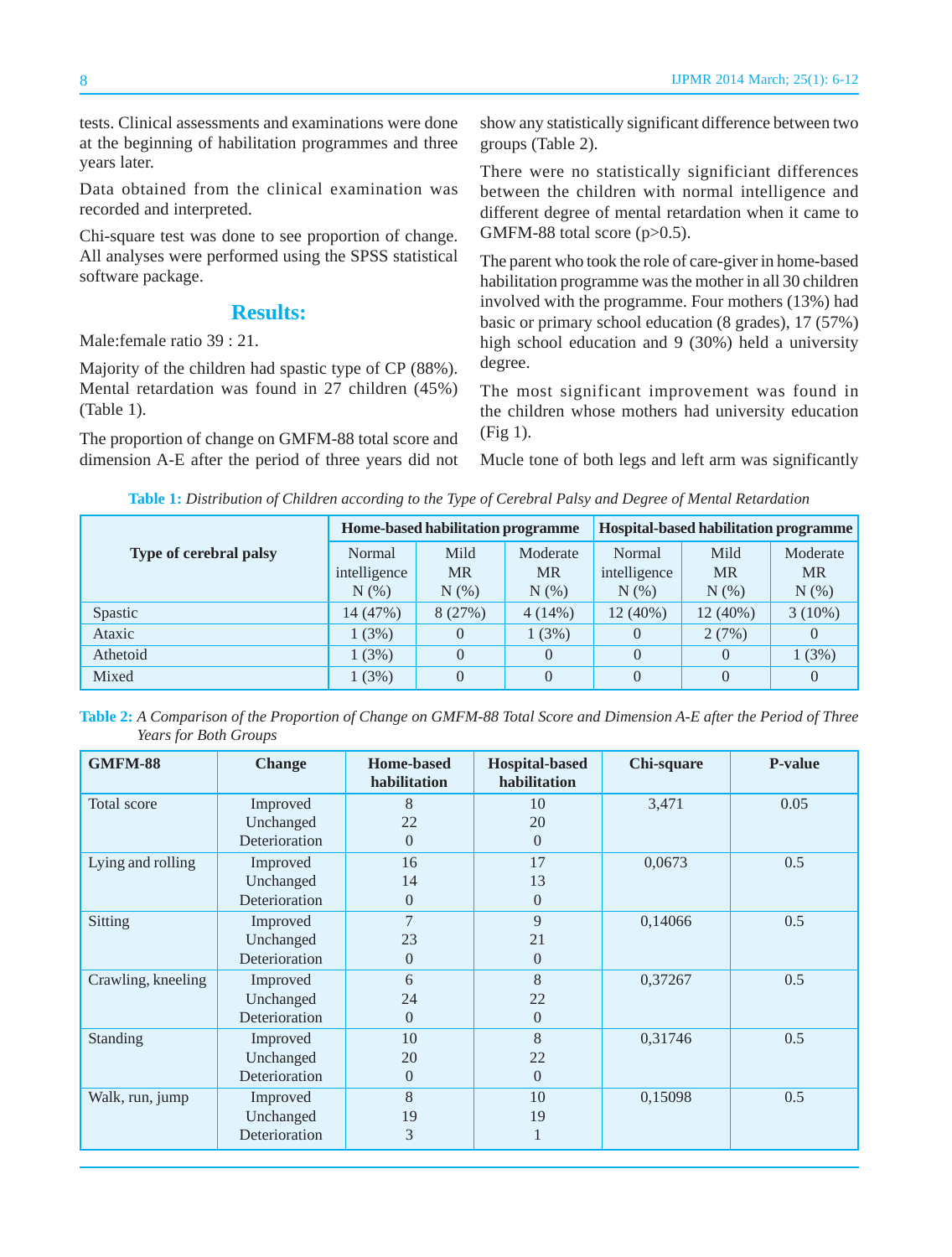

**Fig 1-** *The Proportion of Change on GMFM-88 Total Score according to the Care-giver's Education*

higher in children who were included in home-based habilitation programme after three years, while the proportion of change on muscle strength and range of motion was not statistically significant (Table 3).

The proportion of change on bathing and managing the stairs was statistically different between the groups, while the proportion on change on bowel, bladder managing, toileting, feeding, mobility, transfer and dressing was not statistically different between two groups after three years (Table 4).

There were no statistically significiant differences between the children with different degree of mental retardation when it came to the proportion of change on the ADL.

Proportion of change in intelectual functioning was statistically different between the groups (Hi² 20.37, for df 1 and p 0.005). Children on home-based habilitation treatment had more significant improvement in intelectual functioning compared with the group treated in the hospital.

# **Discussion:**

Although the survey group who had home care had observable higher muscle tone and were less independent in bathing and managing the stairs, the proportion of change in gross motor function, muscle strength, ROM and other daily functions was not statistically significant between the two groups after the period of three years.

The parents were key participants in the team and were very important in the child's development, and the integration of their knowledge and experience in the rehabilitation process was beneficial to the child's physical therapy, mental development, and socialization (tasks are more often successfully completed at home

than under the observation of others in an institutional setting). In any case, the treatment of CP represents a long and exhausting process that requires close collaboration of an interdisciplinary team along with the parents, as indicated by the fact that children who are treated at home and had the opportunity of regular follow-up with a physical medicine doctor and occasional participation in outpatient physical treatment showed better functional progress and significant reduction in muscle tone than children who didn't have the same opportunity.

Although the sample size was small, the level of caregiver's education was an important factor in the whole process of habilitation. Many families develop the power needed to effectively overcome the problems that occur with CP, but a number of parents are not able to adapt to the needs of a child with development disabilities and to the demands of the new socio-economic conditions which lead to a lack of co-operation with other team members and neglect of the whole rehabilitation process. The problem of lack of co-operation of the parents has become more extensive over the last few years due to the restrictions put in place by the Health Department and a lack of education of parents about the nature and course of the disease, the available forms of treatment, and the available forms of treatment that a child with CP can obtain. The need for continuing education through collaboration with the parents which is indicated by the fact that the majority of parents of children who were treated at home realise that professional help in physical therapy leads to a more effective rehabilitation, ease of care, lessening liability and offers the opportunity to be better informed.

Rehabilitation organisations and clinics base their treatment on interdisciplinary collaboration of experts and offers along with other things, a greater possibility of integration of therapies which is most often lacking in home care and which could have significant impact on muscle tone reduction.

According to the literature, mothers of children with developmental disabilities spend more time feeding, clothing and bathing than mothers of children who are developing normally. Over time an overprotective relationship by the parents develops leading to the lessening of the child's independence. Occupation and work therapy are helpful in the assessment and treatment of functional limitations which have an effect on performing fine motor skills, cognitive and perceptual development as well as psychosocial adaptation essential for the acquisition of self-care skills. By selecting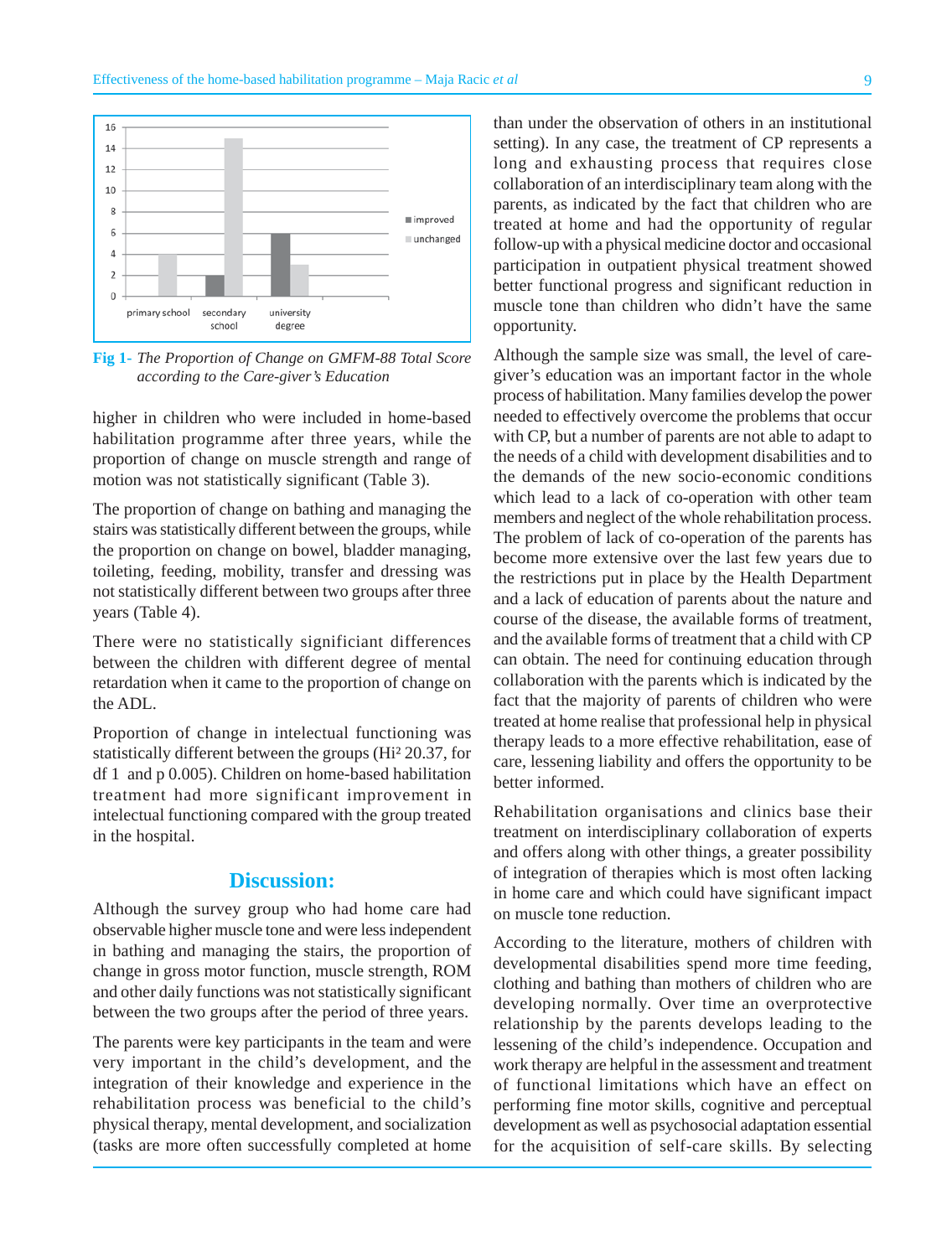| <b>Measure</b>         | <b>Change</b>                          | <b>Home-based</b><br>habilitation | <b>Hospital-based</b><br>habilitation | Chi-square | <b>P-value</b> |  |
|------------------------|----------------------------------------|-----------------------------------|---------------------------------------|------------|----------------|--|
|                        |                                        | <b>Muscle tone</b>                |                                       |            |                |  |
| Left arm               | Improved<br>Unchanged<br>Deterioration | 9<br>16<br>$\overline{5}$         | 17<br>13<br>$\boldsymbol{0}$          | 7,77       | 0.02           |  |
| <b>Right arm</b>       | Improved<br>Unchanged<br>Deterioration | 12<br>13<br>5                     | 17<br>13<br>$\boldsymbol{0}$          | 5,86       | 0.5            |  |
| Left leg               | Improved<br>Unchanged<br>Deterioration | $\overline{9}$<br>16<br>5         | 15<br>15<br>$\overline{0}$            | 6,53       | 0.02           |  |
| <b>Right leg</b>       | Improved<br>Unchanged<br>Deterioration | $\overline{9}$<br>16<br>5         | 19<br>11<br>$\Omega$                  | 9,5        | 0.001          |  |
|                        |                                        | <b>Muscle strength</b>            |                                       |            |                |  |
| Left arm               | Improved<br>Unchanged<br>Deterioration | 14<br>16<br>$\overline{0}$        | 17<br>13<br>$\overline{0}$            | 0,6        | 0.5            |  |
| <b>Right arm</b>       | Improved<br>Unchanged<br>Deterioration | 17<br>13<br>$\boldsymbol{0}$      | 17<br>13<br>$\boldsymbol{0}$          | 0,00       | 0.5            |  |
| Left leg               | Improved<br>Unchanged<br>Deterioration | 14<br>16<br>$\overline{0}$        | 15<br>15<br>$\overline{0}$            | 0,07       | 0.5            |  |
| <b>Rigt leg</b>        | Improved<br>Unchanged<br>Deterioration | 14<br>16<br>$\Omega$              | 19<br>11<br>$\overline{0}$            | 1,68       | 0,4317         |  |
| <b>Range of motion</b> |                                        |                                   |                                       |            |                |  |
| Left arm               | Improved<br>Unchanged<br>Deterioration | 14<br>16<br>$\boldsymbol{0}$      | 17<br>13<br>$\boldsymbol{0}$          | 0, 6       | 0.5            |  |
| <b>Right arm</b>       | Improved<br>Unchanged<br>Deterioration | 17<br>13<br>$\overline{0}$        | 17<br>13<br>$\boldsymbol{0}$          | 0,00       | 0.5            |  |
| Left leg               | Improved<br>Unchanged<br>Deterioration | 14<br>16<br>$\Omega$              | 15<br>15<br>$\overline{0}$            | 0,07       | 0.5            |  |
| <b>Right</b> leg       | Improved<br>Unchanged<br>Deterioration | 14<br>16<br>$\overline{0}$        | 19<br>11<br>$\boldsymbol{0}$          | 1,68       | 0,4317         |  |

**Table 3:** *A Comparison of the Proportion of Change in Muscle Tone, Musle Strength and ROM after the Period of Three Years for Both Groups*

stimulating objects and activities, by education and support services to parents, the therapist encourage the introduction of therapeutic principles and techniques in their activities of daily living. Occupational therapy in rehabilitation centres is one of the basic components of habilitation and rehabilitation, while in a home care setting it is often neglected due to a lack of co-operation between the therapist and the parents after inpatient treatment as well as the limited number of outpatient occupational therapy clinic in the primary care setting. The opportunity to have home-based occupational therapy visits or outpatient consultations is an important factor for improving the effectiveness of home treatment $12-14$ .

The estimates of the initial and highest achieved levels of intellectual functioning were significantly different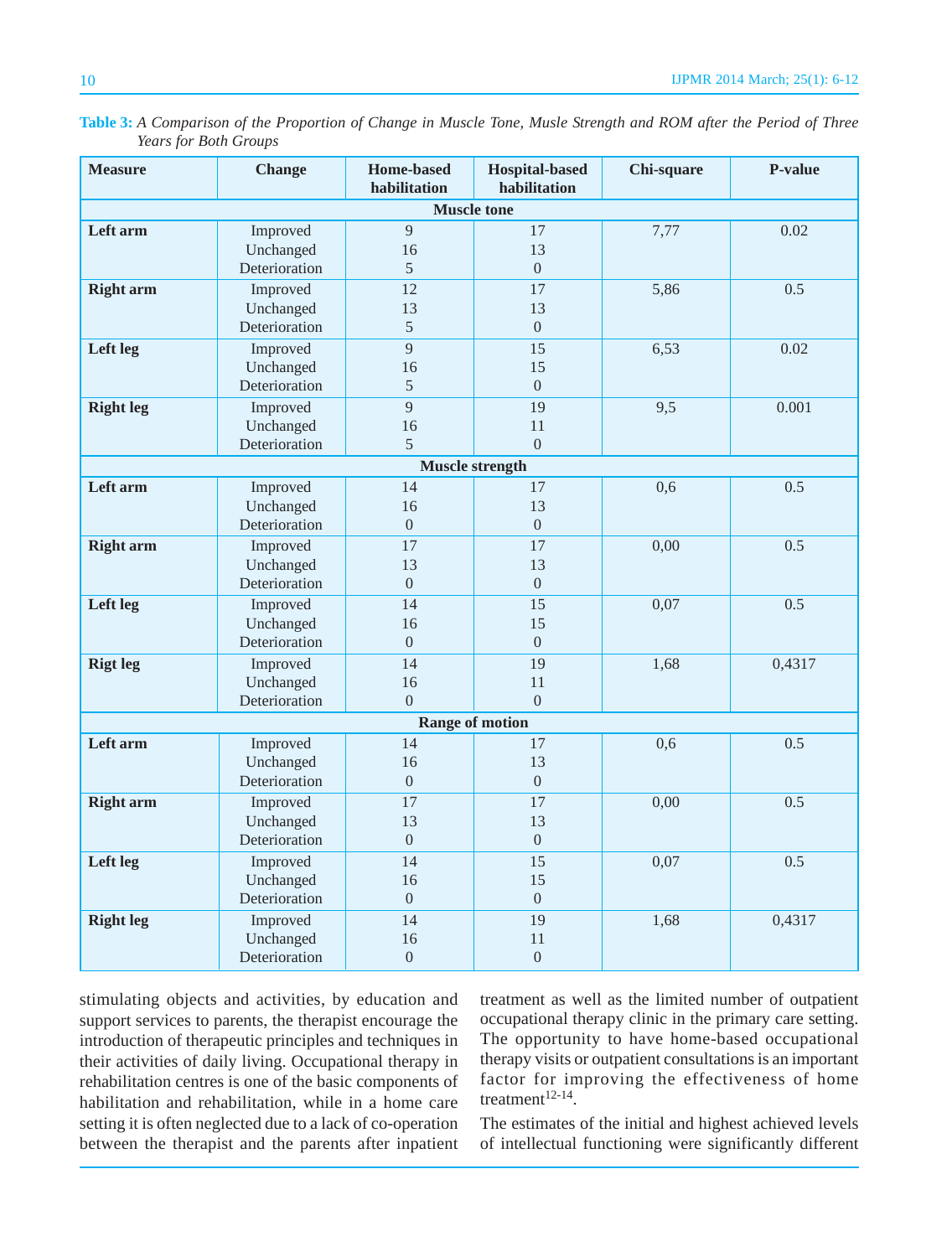| <b>ADL</b>       | <b>Change</b> | <b>Home-based</b><br>habilitation | <b>Home-based</b><br>habilitation | Chi-square | P-value |
|------------------|---------------|-----------------------------------|-----------------------------------|------------|---------|
| <b>Bowels</b>    | Improved      | 12                                | 14                                | 0,27149    | 0.01    |
|                  | Unchanged     | 18                                | 16                                |            |         |
|                  | Deterioration | $\overline{0}$                    | $\overline{0}$                    |            |         |
| <b>Bladder</b>   | Improved      | 12                                | 14                                | 0,27149    | 0.01    |
|                  | Unchanged     | 18                                | 16                                |            |         |
|                  | Deterioration | $\mathbf{0}$                      | $\boldsymbol{0}$                  |            |         |
| <b>Grooming</b>  | Improved      | 12                                | 14                                | 0,27149    | 0.5     |
|                  | Unchanged     | 18                                | 16                                |            |         |
|                  | Deterioration | $\Omega$                          | $\overline{0}$                    |            |         |
| <b>Toileting</b> | Improved      | 12                                | 14                                | 0,27149    | 0.5     |
|                  | Unchanged     | 18                                | 16                                |            |         |
|                  | Deterioration | $\overline{0}$                    | $\boldsymbol{0}$                  |            |         |
| Feeding          | Improved      | 10                                | 11                                | 0,00568    | 0.5     |
|                  | Unchanged     | 18                                | 19                                |            |         |
|                  | Deterioration | $\overline{2}$                    | $\overline{0}$                    |            |         |
| <b>Dressing</b>  | Improved      | 12                                | 14                                | 0,27149    | 0.5     |
|                  | Unchanged     | 18                                | 16                                |            |         |
|                  | Deterioration | $\mathbf{0}$                      | $\boldsymbol{0}$                  |            |         |
| <b>Transfer</b>  | Improved      | 10                                | $\,8\,$                           | 0,31746    | 0.5     |
|                  | Unchanged     | 20                                | 22                                |            |         |
|                  | Deterioration | $\overline{0}$                    | $\overline{0}$                    |            |         |
| <b>Mobility</b>  | Improved      | 8                                 | 10                                |            |         |
|                  | Unchanged     | 19                                | 19                                |            |         |
|                  | Deterioration | 3                                 | $\mathbf{1}$                      | 0,15098    | 0.5     |
| <b>Stairs</b>    | Improved      | 6                                 | 14                                | 6.88       | 0.02    |
|                  | Unchanged     | 21                                | 16                                |            |         |
|                  | Deterioration | 3                                 | $\overline{0}$                    |            |         |
| <b>Bathing</b>   | Improved      | 6                                 | 13                                | 5.22       | 0.05    |
|                  | Unchanged     | 22                                | 17                                |            |         |
|                  | Deterioration | $\overline{2}$                    | $\boldsymbol{0}$                  |            |         |

**Table 4:** *A Comparison of the Proportion of Change on the ADL after the Period of Three Years for Both Groups*

between the experimental and control groups. The mental development of children in home care was faster (and they had equally developing character) indicating the important role of the family in the process of cognitive and social development. It is interesting to note that children from families with three or four senior members of the household (total number of respondents) showed the most significant improvement over the three-year follow-up rehabilitation in terms of intellectual functioning and independence. Multiple stimulations through various activities lead to better adaptation of the child to the environment and positive responses to it as well, and the majority of authors agree that the home care setting is much more stimulating than the conditions that the best rehabilitation centre can offer<sup>15-17</sup>.

The patients who had neurological symptoms diagnosed in the first or second month of life, and then included in

a rehabilitation treatment programme, showed significant functional improvement compared with the patients where cerebral damage was diagnosed after the first year of life. The experiences of various authors suggest that the success of rehabilitation of children with CP depends primarily on the age of the child when their rehabilitation began and then on the severity of damage. The patients of this study with severe brain damage (quadriplegia), involved in rehabilitation during the first three months of life, began walking by early adolescent and fully or partially mastered the activities of daily living. In the first three months of life, a child with cerebral damage does not show any abnormal activities nor has developed motoric symptoms which allows for the development of normal positioning and movement. Whereas an older child comes with already established abnormal behaviours, cerebral damage is more complicated and their progress is slower. As a result, there is a need for a